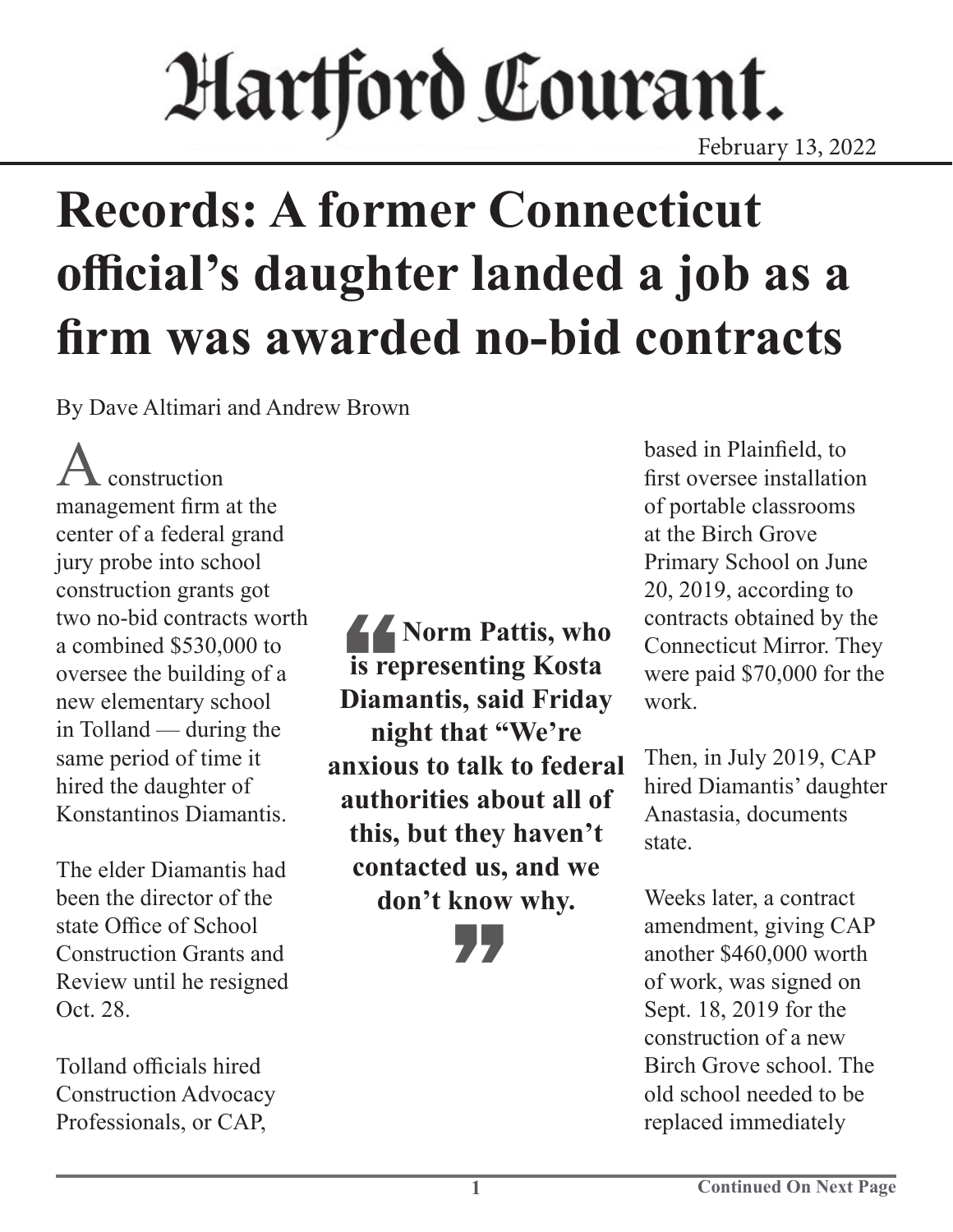because the foundation was crumbling.

The initial contract was signed by Tolland Superintendent of Schools Walter Willett and Antonietta DiBenedetto, one of the owners of CAP, while the second was signed by then-Town Manager Michael Rosen and DiBenedetto, records show.

Willett and Rosen did not respond to numerous phone calls to their offices on Friday, but Willett issued a written statement to The Hartford Courant.

In his statement, Willett alleged that local officials in Tolland were pressured by Diamantis to choose CAP and another contractor, D'Amato Construction, for the school construction project.

"Representatives of the town and the board felt they had no real choice as to CAP and D'Amato because Mr. Diamantis routinely emphasized there would be detrimental effects to the project if Tolland chose contractors or consultants other than CAP or D'Amato," he said, according to the statement provided to The Courant.

Kosta Diamantis' daughter, Anastasia, could not be reached for comment.

Norm Pattis, who is representing Kosta Diamantis, said Friday night that "We're anxious to talk to federal authorities about all of this, but they haven't contacted us, and we don't know why."

West Hartford Attorney Craig Raabe of Izard, Kindall & Raabe said Friday he is representing CAP and DiBenedetto and that they would not comment.

According to statements included in a recent report compiled by former U.S. Attorney Stanley Twardy Jr., Anastasia Diamantis told investigators that the owner of CAP "called her out of the blue and offered her the job."

She described CAP as a Rhode Islandbased company. But she also acknowledged that she did work on school projects in Connecticut for CAP. Anastasia Diamantis said "she worked on spreadsheets and did filings for CAP," according to the investigation report.

### **Under investigation**

Anastasia Diamantis' employment at CAP was not the only position she held that was of interest to investigators.

Twardy was hired by Gov. Ned Lamont to conduct an independent review of how Anastasia Diamantis came to get an executive assistant position at Chief State's Attorney Richard Colangelo's office — at the same time Colangelo was lobbying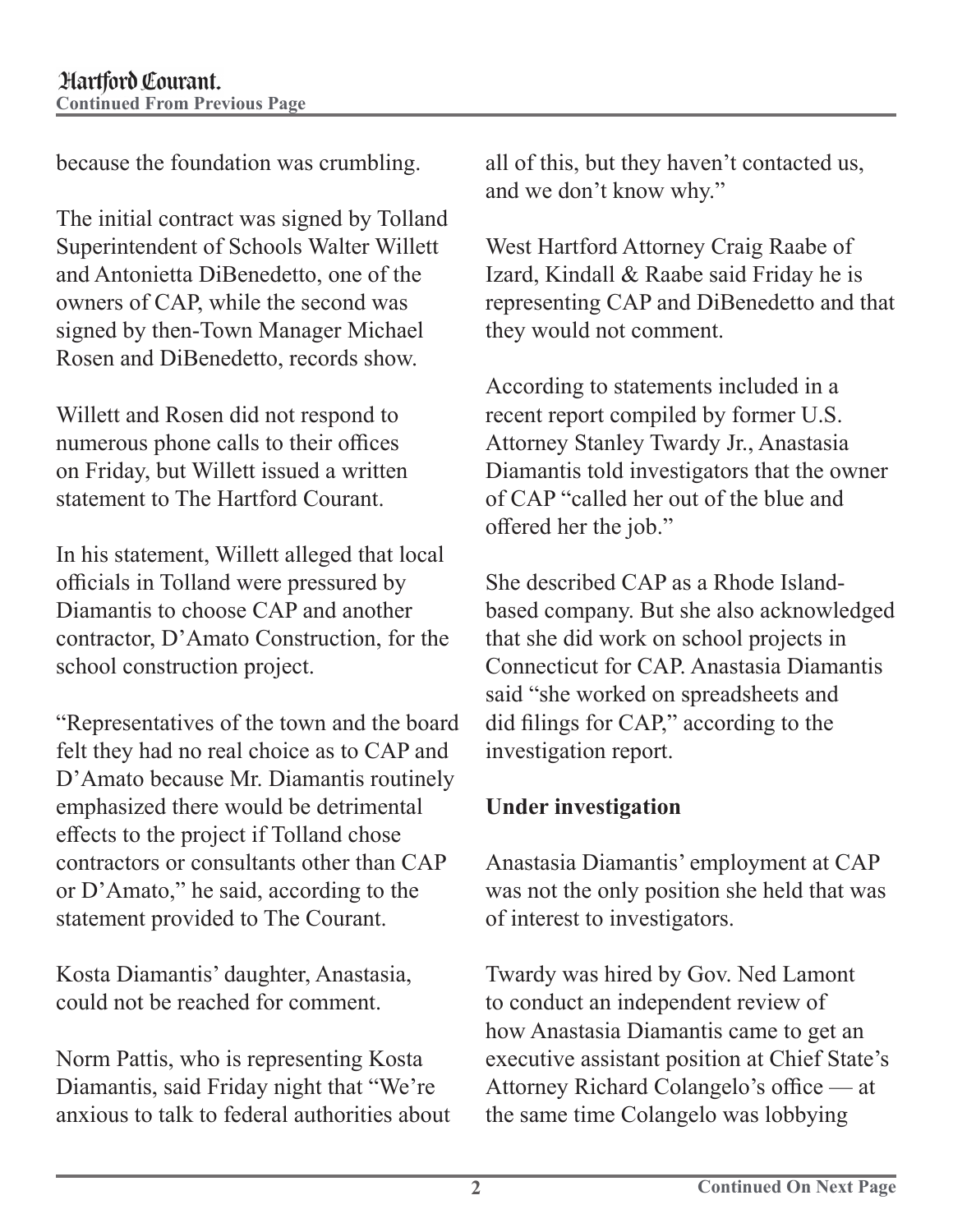Kosta Diamantis to help him get pay raises for staff in Colangelo's office.

Kosta Diamantis also was an undersecretary at the Office of Policy and Management, the agency that could approve such pay raises.

On Oct. 28, Diamantis was removed from the OPM position by the governor's office and suspended with pay from the school construction post. Rather than accept the suspension, Diamantis retired. He has since filed a grievance with the state Employee Review Board alleging he was targeted by the administration after he complained that two of Lamont's top aides, Joshua Geballe and Paul Mounds, had been disrespectful to OPM Secretary Melissa McCaw.

Meanwhile, a federal grand jury issued a subpoena to the state Department of Administrative Services on Oct. 20 for all emails, text messages and attachments involving Kosta Diamantis and a broad range of construction projects.

Federal authorities sent an addendum to that subpoena eight days later asking the state to prioritize 19 search terms — among them Anastasia, Antoinetta, DiBenedetto-Roy, Construction Advocacy Professionals and Birch Grove.

#### **Emergency contract**

The Birch Grove school project was considered an emergency by state legislators in January 2019 after tests revealed that the foundation of the school was cracking because the concrete used to build the foundation contained pyrrhotite, a mineral that was causing cement to deteriorate in foundations and houses and buildings all over Eastern Connecticut.

The state initially agreed to pay 89% of the costs for the project and waived normal bidding procedures because of the emergency.

The state funded two contracts — the first for about \$9 million to build portable classrooms at the site so students could go to school while the old school was demolished and replaced. The state also agreed to a \$46 million contract to build the new school at the same site on Rhodes Road.

The time frame was tight, as officials wanted the new school open in time for the first day of school in 2021.

The Tolland Board of Education established the Birch Grove Building Committee, which began meeting in May of 2019.

Diamantis appeared at the committee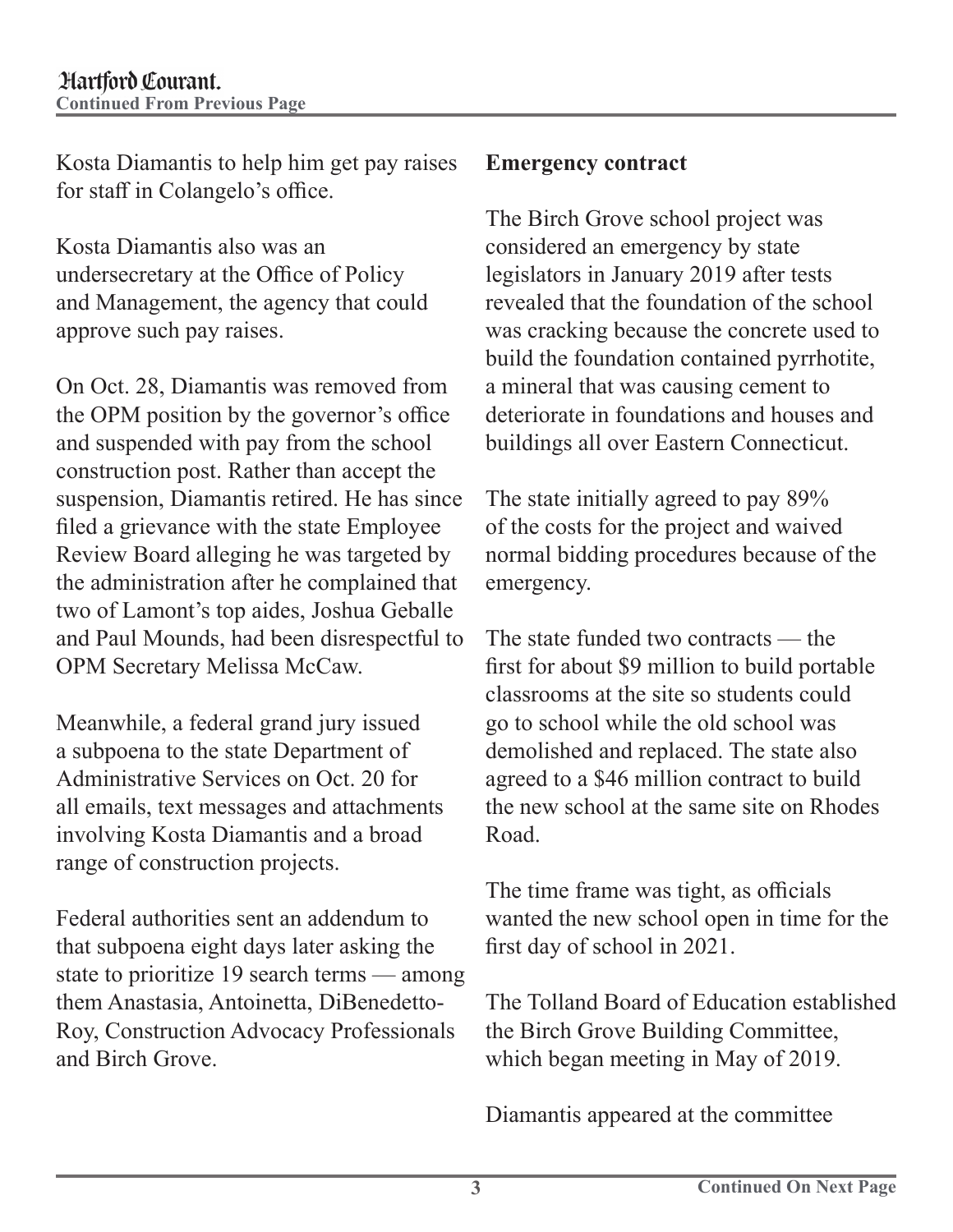several times in person and later by Zoom during the pandemic to discuss everything from the design of the new school, to timely submissions of change orders, to questions about budget increases — at one point admonishing the group when a \$2 million add-on occurred because of soil issues, according to minutes of the meeting.

He first appeared at a June 18, 2019 meeting to address questions from the committee about the cost of the portables, the availability of design options and overall costs. Tony D'Amato, the owner of D'Amato Construction, which had just been named the builder, also attended the meeting, according to the minutes.

Two days after that meeting, Construction Advocacy Professionals was hired as construction manager for the Birch Grove project.

The minutes show that Diamantis attended an October meeting to make sure the committee was submitting change orders to the state on a timely basis so they could be reviewed by his 16-member team.

"Mr. Diamantis explained that the purpose of the building committee is to keep the project moving forward and on schedule as well as ensuring it is an amenable design. In regard to the latter, the school will need to be somewhat similar to the original

building. Based on the recognition that additional space is needed, an exception has been made and an agreement is in place that states that the space standard is not involved," the minutes from the Oct. 1 meeting state.

#### **\$2 million soil**

After the old school was demolished, contractors ran into a serious problem almost immediately: The soil could not bear the weight of the new school and needed to be replaced.

The cost would be nearly \$2 million, significantly increasing the total budget, but since the town had approved a \$46 million budget at a referendum, the committee couldn't exceed that amount without special approval.

Diamantis attended the May 19, 2020 committee meeting to discuss the soil issue and the budget implications, according to the minutes.

Diamantis "addressed the unsuitable soil situation and expressed concern that the town did not have a record of this. He is a bit shocked in regard to the degree of unsuitable soil, \$1M+, that is being removed and cuts need to be made to trim the project to \$46M if the town is not in a position to provide additional funding," the